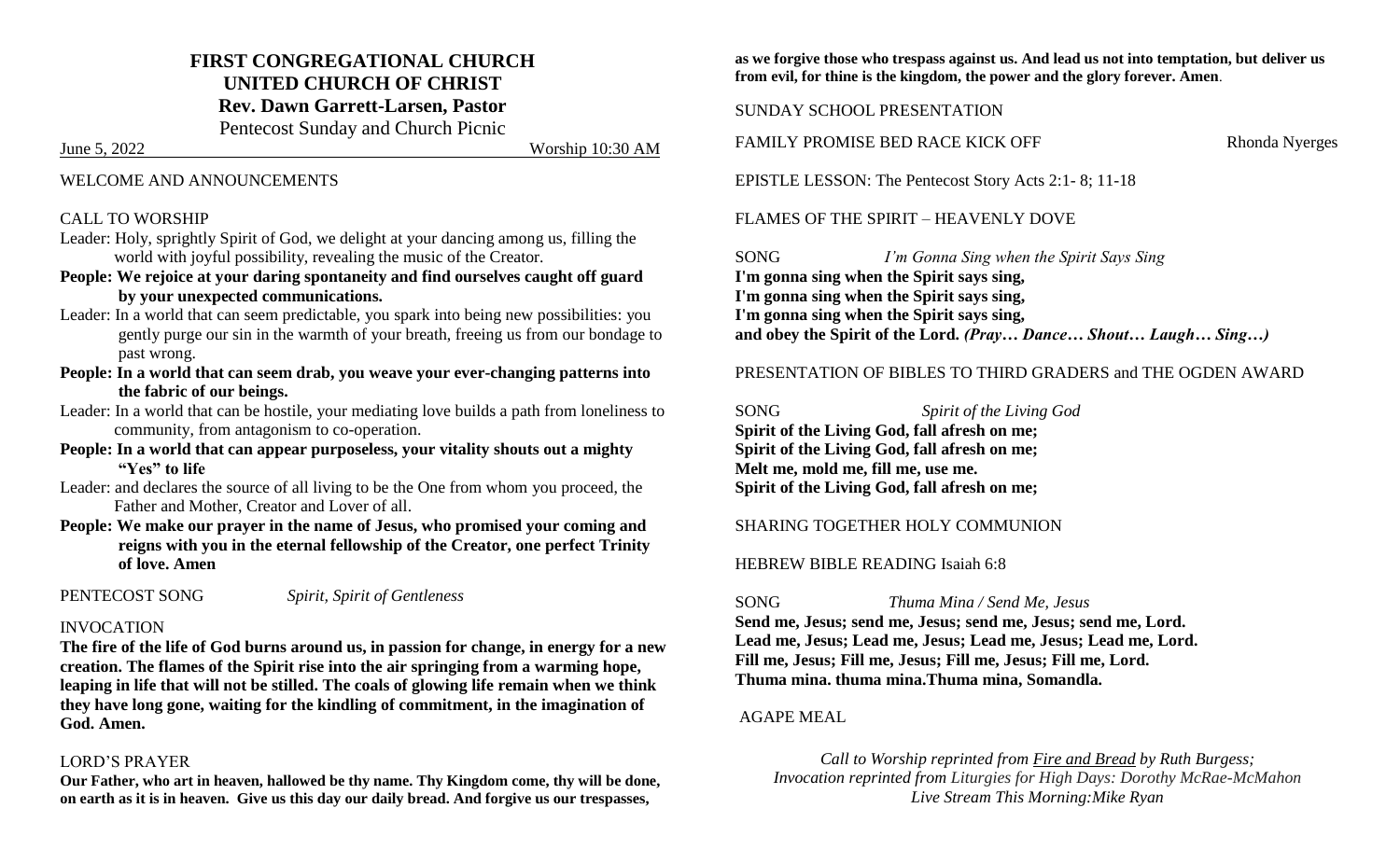#### *Happy Birthday*

June 5 Jane Alden ~ Mattison Francis June 6 Gail Gilbert June 7 Anne Piorkowski ~ Jonah Hey June 8 Lou Bliss ~ Joe Kardesh June 10 Tim Meyer ~ Michael Muscato June 11 Bonnie Maguire ~ Keith Blaker

#### *Prayer List*

**Ancy & Kira** (Fred Henry's friend); **Keith Blaker; Marjorie Case; Cheryl** (Jennifer Maxfield's sister-in-law); **Judy Clark** (Jessica & Dan Casellas' and Elaine Hilton's friend); **Cathy Coots; Bob DeSantis**(Dorice & Don Raw, Sr.'s friend); **Marilyn DeSmith; Brian Fuscaldo** (Mara Huberlie's nephew); **Max Grossman** (George Herren's friend); **Carin Herren; Mara Huberlie; Barb Iglewski; Peter Ingalls**(Jean Ingall's son); **John** (Lin's nephew); **Sue Kotalik; Michelle List** (JoAnn Reed's friend); **Loren** (Jack Radley's friend); **Frank McAlpin** (Patrick McAlpin's father); **Liz Nelson** (Kathy Ward's friend); **Karen Noonan**; **Norman** (Jennifer Maxfield's uncle); **Marlin Potter; Chris Pritchard** (Rick, Cindy Mullen & George Herren's friend); **Jack Radley; Don Raw, Sr.; Don Raw, Jr.; Sara** (Jack Radley's granddaughter); **Adam Robb** (Barb & Milan Kutner's nephew); **Smith/Dworetsky Family** (Okke & Kathy Postma's friends); **Pat Smith; Dr. Steven Smith & Family** (Jessica & Dan Casellas' friends); **Gordon Wenner** (George & Carin Herren's friend); **Robin Wisniewski** (Alicia Francis' mom); **Josh Yeo** (Barb Stahl's friend); **Jason and Linda Zeller** (Kathy Ward's son and daughter); **Jim Ziegler**

| <b>Calendar</b> |       |                                                   |
|-----------------|-------|---------------------------------------------------|
| Jun 5-12        |       | Hayes Room Unavailable – Madrigal                 |
| Tue Jun 7       | 8:00  | Men's Group                                       |
|                 | 10:00 | <b>Rug Hookers</b>                                |
| Sat Jun 11      | 6:00  | Madrigal Performance/Chapel                       |
| Sun Jun 12      | 9:00  | Choir                                             |
|                 | 10:30 | Worship In-Person & Live Stream,                  |
|                 |       | New Members Welcomed                              |
|                 | 11:45 | Deacon's Meeting                                  |
|                 | 2:00  | Madrigal Performance/Chapel                       |
| Tue Jun 14      | 8:00  | Men's Group                                       |
|                 | 10:00 | <b>Rug Hookers</b>                                |
|                 | 7:00  | Trustees/In Person                                |
| Thu Jun 16      | 1:30  | <b>Ontario Co Historical Society Walking Tour</b> |
|                 | 3:00  | <b>Staff Meeting</b>                              |
| Sun Jun 19      | 9:00  | Choir                                             |
|                 | 10:30 | Worship <i>Graduation Sunday/Father's Day</i>     |

# FIRST CONGREGATIONAL CHURCH

United Church of Christ 58 N. Main St., Canandaigua, NY 14424 (585) 394- 2184 Website: www.canandaiguachurch.org

E-mail: [office@canandaiguachurch.org](mailto:office@canandaiguachurch.org)



**We're a Different Kind of Church We value and respect diversity in the ways we express our faith.**